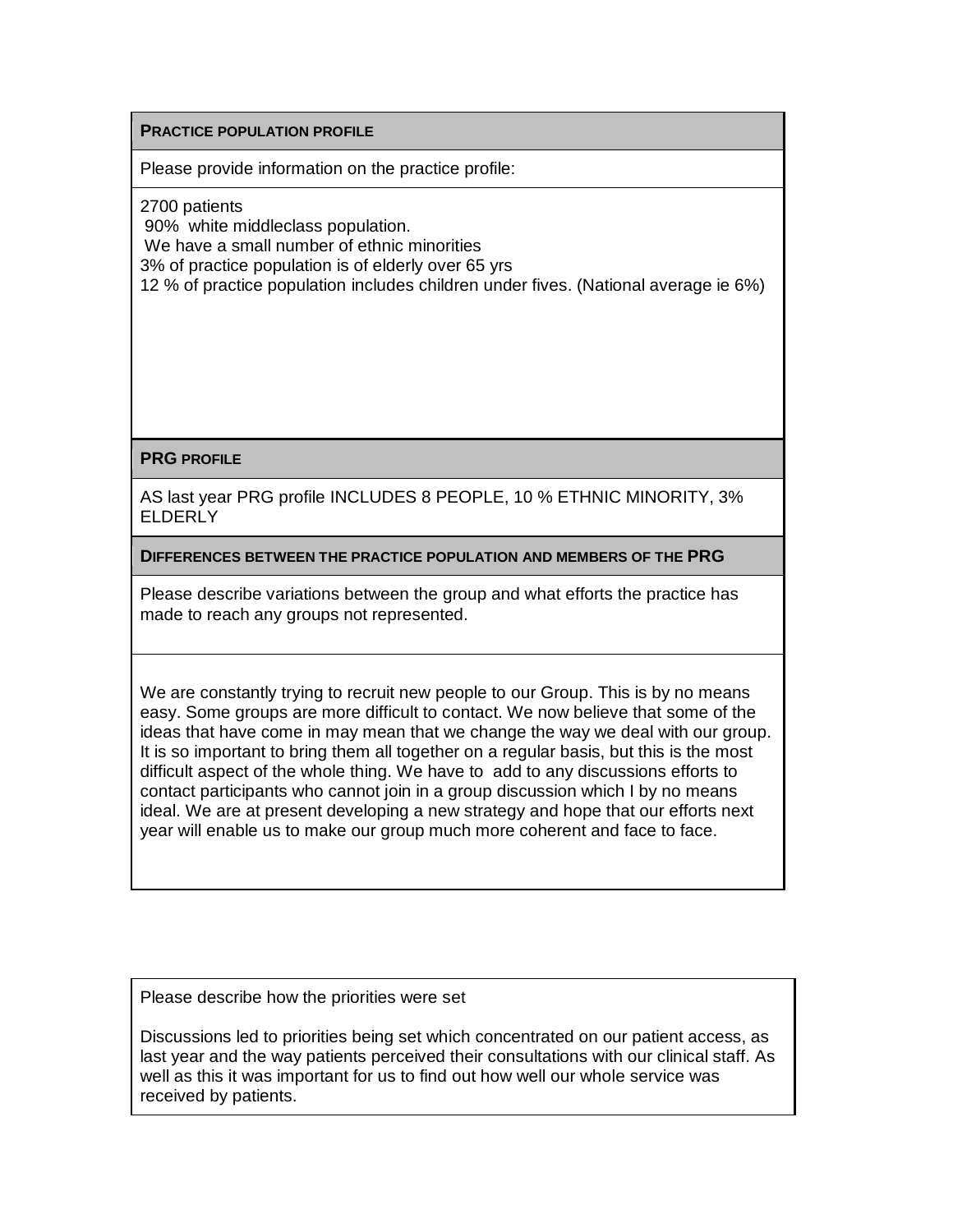Please describe how the questions were drawn up

The questions were formulated based on the model we used last year and we chose them collectively in order to get the most out of the survey. We felt it important to make the survey easy and accessible and this year limited the questions and refined them to make the experience for patients who completed it a positive rather than an onerous one.

Please describe how the survey was conducted and what were the results?

The survey was conducted on in paper for and patients in the practice were asked to fill it in. this was a change from last year when we did it via the website and we believe that this gave a more personal and representative picture of the feelings of our patients.

How did you did you agree the action plan with the PRG?

This was qute difficult this year as we had to actively seek the opinion of members who for one reason or another could not participate in discussions. This was less than ideal. Nevertheless we learned from this experience.

What did you disagree about?

There was consensus about the survey. None that participated had any real reservations about what was decided..

Are there any contractual considerations to the agreed actions?

None

Please include a copy of the agreed action plan. This is attached on the website.

**LOCAL PATIENT PARTICIPATION REPORT**

Please describe how the report was advertised and circulated

The report was advertised and circulated in the waiting room and was actively promoted by reception staff..

Please include a copy of the report and link to your practice website

**OPENING TIMES**

Opening times are also on the practice website.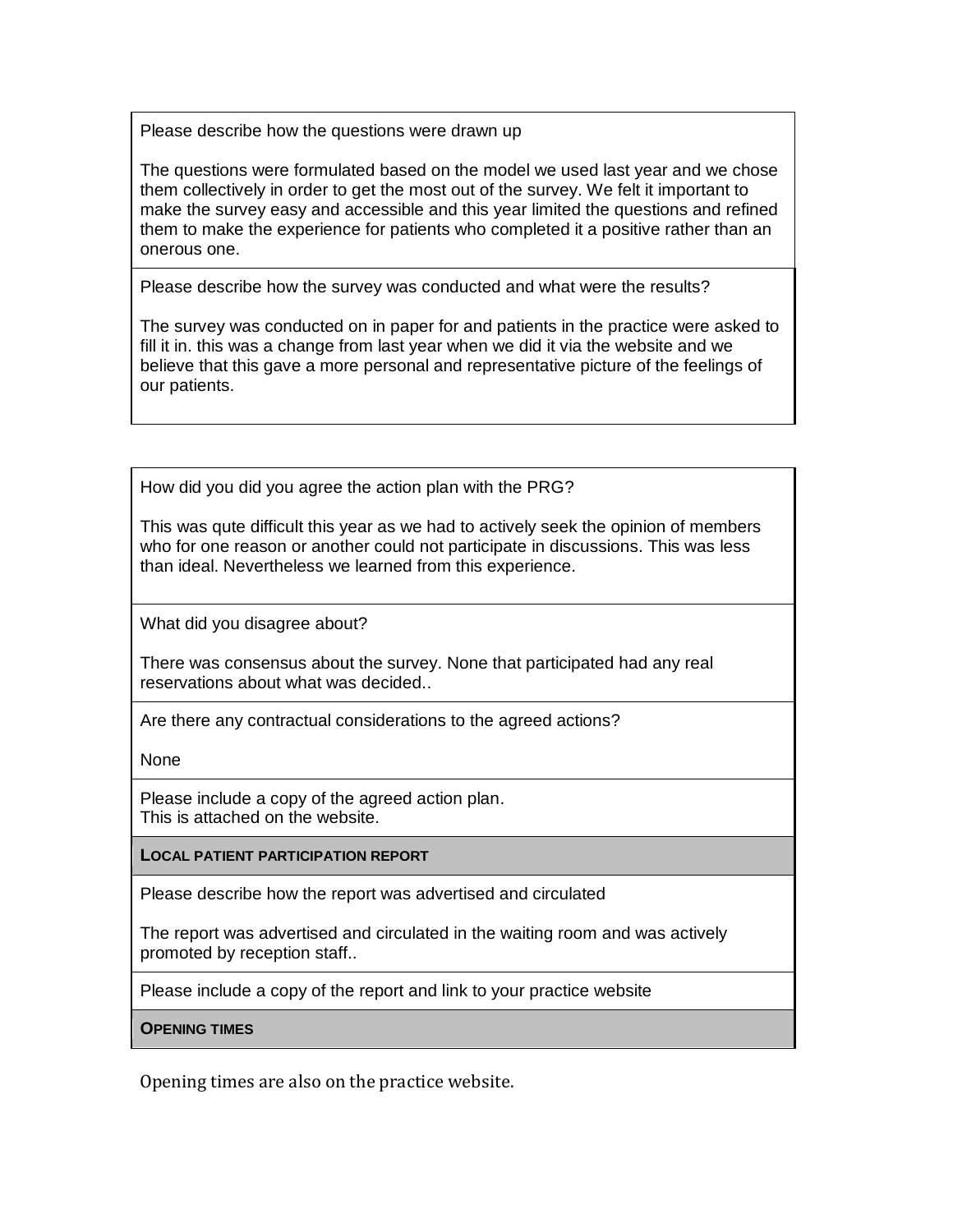# **Survey Analysis.**

We had 70 surveys returned to us. This report represents our qualitative analysis of those results

The overall results of the survey was that we give a good service to patients at the practice. The majority of the patients who responded to the survey found our services to be good. But there were a few areas where patients did feel we could improve and also some very specific issues that we felt we should address directly in this analysis.

Simple explanation of what we discovered.

We have ordered the results of the survey her according to a ranking of what we did best first and what we didn't do so well at last.

The percentages have been rounded up.

| Question                                                                                                             | $%$ of<br>patients |                        |                                                |                             |                  |
|----------------------------------------------------------------------------------------------------------------------|--------------------|------------------------|------------------------------------------------|-----------------------------|------------------|
| How do you feel<br>you are treated by<br>reception staff in<br>the practice                                          | Good<br>100%       |                        |                                                |                             |                  |
| Was the doctor able<br>to understand and<br>respond to the<br>issues that you<br>visited the practice<br>with today? | Yes, happy<br>£86% | Fairly<br>happy<br>11% | <b>Not</b><br>happy<br>or<br>unhap<br>py<br>3% | <b>Not</b><br>very<br>happy | dissati<br>sfied |
| How did you feel<br>about the amount<br>of time your doctor<br>spent with you<br>today? ?                            | Sufficient<br>84%  | Accep<br>table<br>9%   | <b>Not</b><br>happy<br>or<br>unhap<br>py<br>3% | Not so<br>good<br>3%        | disatid<br>fied  |
| How do you rate<br>the hours the<br>practice is open for<br>appointments?                                            | Good<br>83%        | Fairly<br>good<br>7%   | Neutra<br>6%                                   | Not so<br>good<br>3%        | Bad              |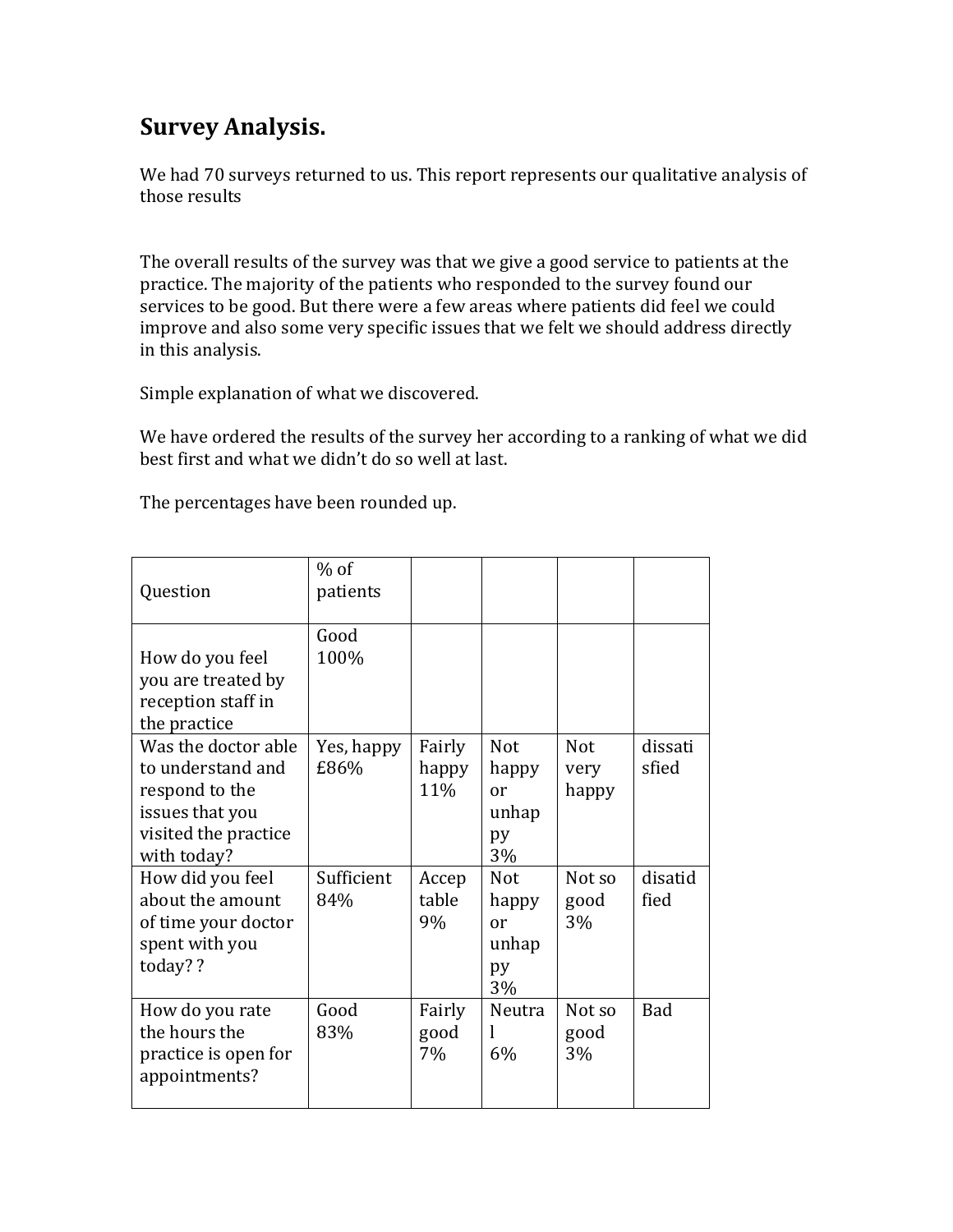| All things<br>considered how<br>happy are you with<br>the treatment and<br>care you get at the<br>practice?<br>How would you | Happy<br>83%<br>Good | Quite<br>Happy<br>8%<br>Easy  | Not<br>happy<br>or<br>unhap<br>py<br>8%<br>Not | A bit<br>unhap<br>py<br>Fairly      | Unhap<br>py<br>Difficul              |
|------------------------------------------------------------------------------------------------------------------------------|----------------------|-------------------------------|------------------------------------------------|-------------------------------------|--------------------------------------|
| rate your ability to<br>get through to the<br>practice on the<br>phone?                                                      | 80%                  | 16%                           | happy<br>or<br>unhap<br>py<br>2%               | difficul<br>t<br>2%                 | t                                    |
| How much did the<br>doctor involve you<br>in decisions about<br>your care?                                                   | A lot<br>73%         | Some<br>what<br>20%           | Not<br>happy<br>or<br>unhap<br>py<br>7%        | A bit<br>disatisf<br>ied            | Not at<br>all                        |
| How important is it<br>when you need to<br>speak to a doctor<br>that you can get a<br>call back from<br>them?                | Important<br>71%     | Quite<br>impor<br>tant<br>16% | Neutra<br>1<br>7%                              | <b>Not</b><br>very<br>import<br>ant | Not<br>import<br>ant at<br>all<br>1% |
| How easy do you<br>find it to get routine<br>appointments at<br>the practice?                                                | Easy<br>66%          | Fairy<br>easy<br>28%          | Neutra<br>I<br>4%                              | A bit of<br>a<br>proble<br>m<br>2%  | Difficul<br>t                        |
| How well do you<br>think the doctor<br>understood your<br>symptoms and how<br>you were feeling<br>when you saw<br>them?      | Well<br>66%          | Quite<br>well<br>29%          | Neutra<br>5%                                   | Not<br>very<br>well                 | Didn't<br>unders<br>tand at<br>all   |
| How fast do you get<br>to see your doctor<br>when you arrive?                                                                | Fast<br>48%          | Quite<br>fast<br>43%          | Neutra<br>I<br>6%                              | A bit<br>slow<br>3%                 | Slow                                 |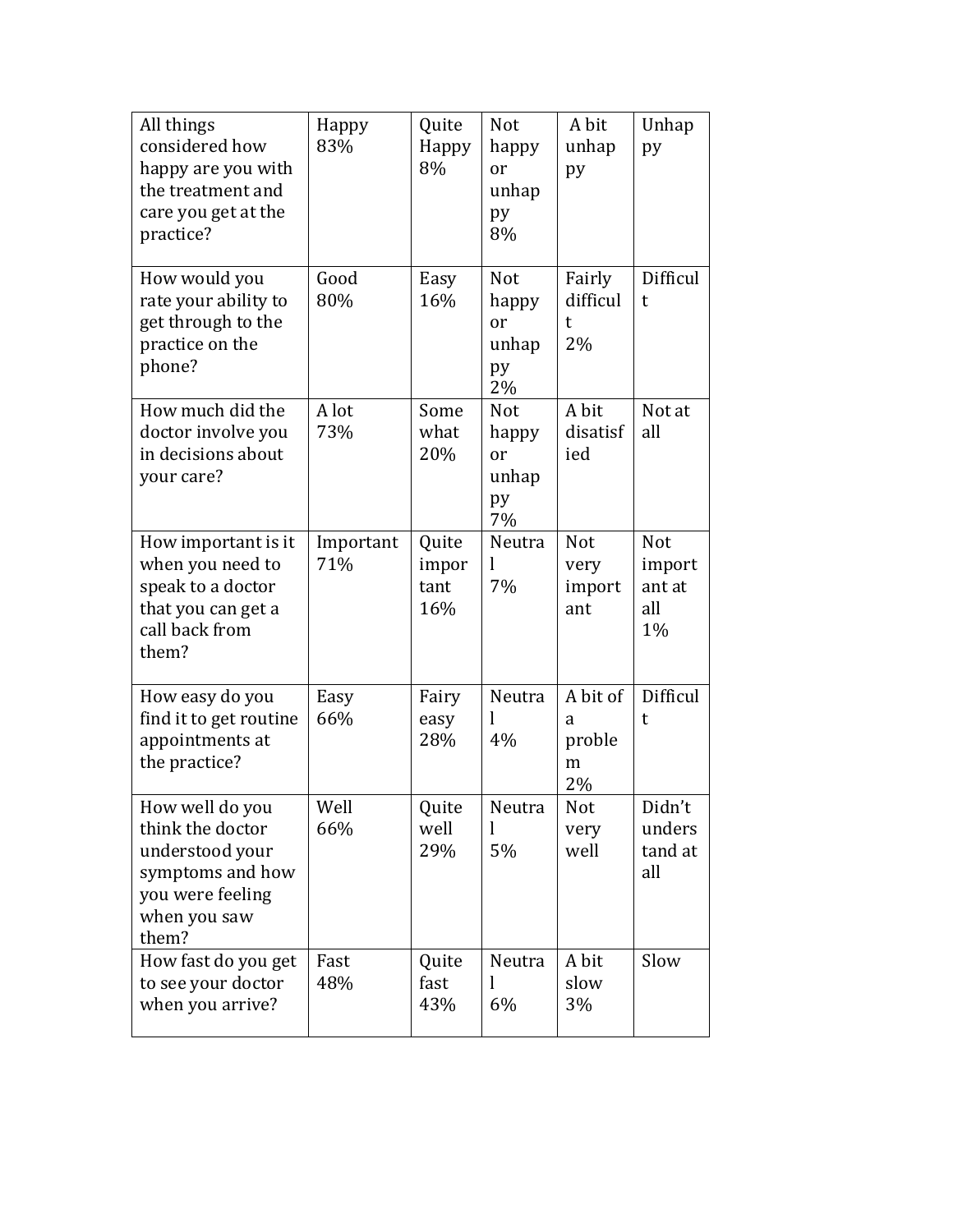# **Analysis.**

# **Reception – A perfect score.**

Understanding on the part of the doctor to the issues presented.

86% were very happy. No patient in this area was dissatisfied at all with the understanding or response from the doctor they saw. The responses were all positive and ony 3% felt neutral about the question. This is a good score also and reflects the way the doctors at the practice listen and respond effectively to patients.

The amount of time spent with the doctor. No patients expressed dissatisfaction about the amount of time that they spent with the doctor but 3% clearly wanted more time. We have increased the time patients spend with the doctor to 15 minutes and it remains to be seen whether or not this would make a difference to the small numbert of patients that said the length of time was not so good.

## **Hours the Practice is open.**

Most people were very pleased with this but once more a small proportion were not happy, 3%. Although we offer extended hours, it would appear that some patients would like us to be open on the weekend, which is the source of this last 'Not so good' score. No patients however expressed dissatisfaction, and we are very able within our present appointment regime, to see all our patients very quickly, usually within two days. It would not be possible at the present time to extend our opening hours into the weekend. More rescources could enable this, but at present none are available.

## **Satisfaction overall with the treatment and care at the practice.**

A good score again in this respect. No patients at all expressed any degree of unhappiness. There were no adverse comments.

## **How would you rate your ability to get through on the phone.**

Once more a good score here, but 2% of patients said this was fairly difficult. When we look at the demand as represented by the number of telephone calls coming in it is clear that these are 'bunched' at certain times, for example early in the morning. Inevitably, because we have 1 receptionist on the phone at any one time, some patients will find themselves waiting to be answered. We are about to install a new telephone system and this will enable is to have an on-line message to patients to tell them that their call will be answered and we hope this will help those patients who get frustrated while waiting to talk to a receptionist.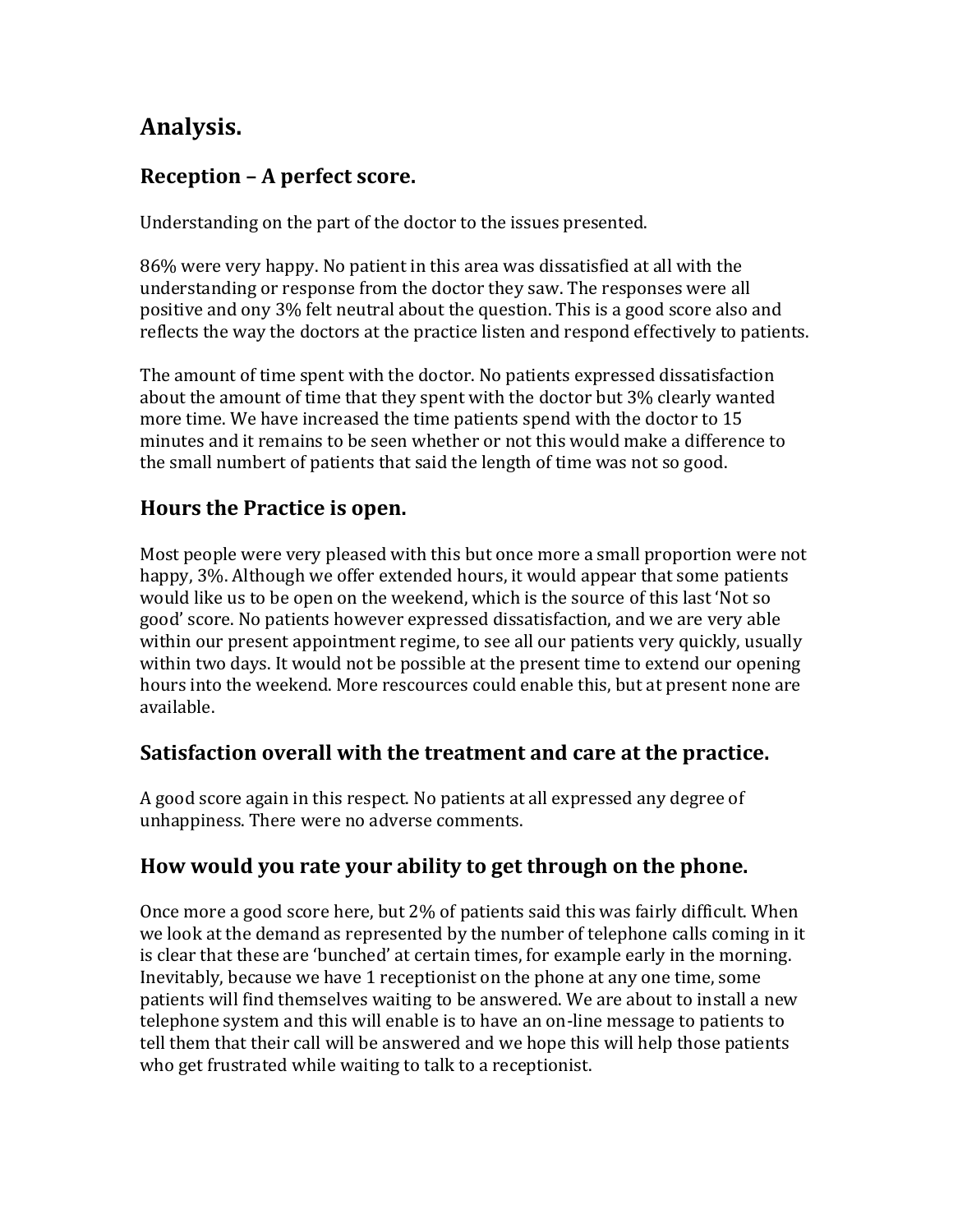#### **How much did the doctor involve you in your care?**

No patients gave adverse comments in relation to this and the spread of positive responses was therefore encouraging, This is specially good since as a Teaching Practice patients often see doctors who are at the beginning of their career and would necessarily not be as experienced as the permanent doctors. This positive bias from our survey however reflects the high level of experiential learning that our trainee doctors get at he practice. We constantly strive to keep all our doctors at the practice patient centred listeners.

## **How important is it for patients to get a call back facility.**

This wide range of positive scoring was interesting. It perhaps reflects that patients are happiest with face to face consultations. The value of telephone conversations therefore is deemed less important from the patient point of view. However, from a staff point of view, it is clear that this working facility helps us to deal with calls that come in which are easily and effectively dealt with by telephone. Only 1 person said this facility was unimportant.

#### **How well did the doctor understand your symptoms and how you were feeling.**

Once more the positive spread of responses was encouraging. We got no negative responses at all. Keeping our clinical sessions patient centred is therefore an on going process. It is not always easy for us to completely satisfy patients when they present, often the symptom they present with masks a deeper need, either psychological or physiological. The expectation of patients that the doctor will easily understand and see beyond a presented symptom is not a simple process. Doctors and nurses at the practice understand and continually adapt to this situation.

## **How fast do you get to see your doctor.**

Essentially we scored lowest for this with only 48 % of patients saying they got to see the doctor quickly but another 43% said it was fairly fast which is a pretty good score. Only 3% of patients said it was a bit slow. Inevitably, some patients will be kept waiting when there is a particular patient who needs more clinical appointment time than most. In this respect, it needs a balance created perhaps out of being able to predict patients who may need more time. However this is a strategy which would involve both clinical and non clinical staff. Even clinical triaging would not do very much to help out here. Critical would be the ability of Reception staff to have knowledge of whether or not the patient needed more time. From the point of view of confidentiality we could not expect reception to deal with this process, and it would be reception that would be the key.